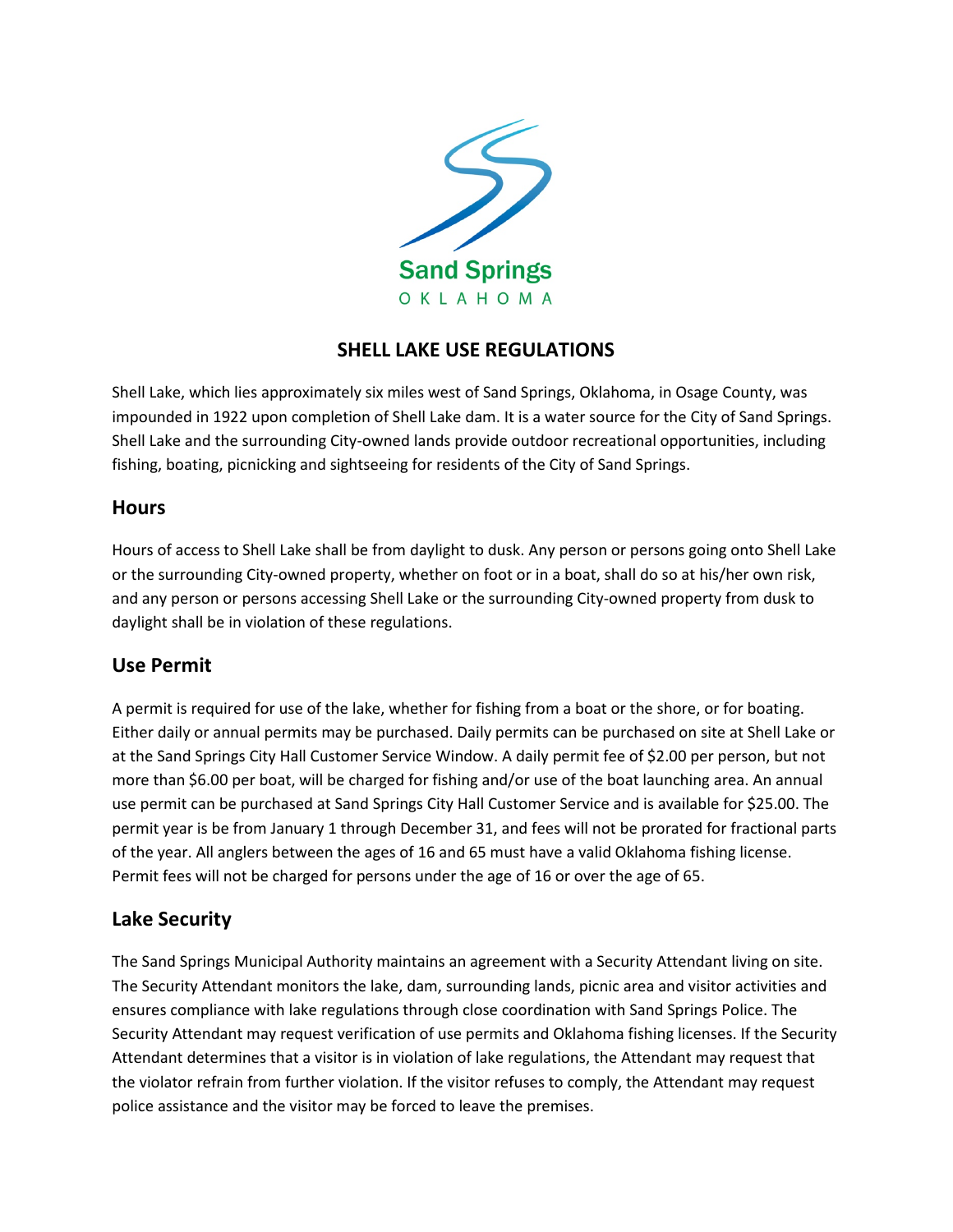# **Camping**

Overnight camping shall be prohibited at Shell Lake.

## **Swimming and Wading**

Only wading or swimming necessary to launch a boat, right a capsized vessel or abandon a sinking craft shall be permitted. Recreational wading, swimming, water skiing or skin diving or scuba diving shall not be permitted at any time.

## **Picnicking**

Picnicking and related day-use activities shall be permitted provided all refuse is cleaned up and placed in refuse containers upon departure.

#### **Vehicles**

Vehicles shall not be parked in violation of posted restrictions, or in such a manner as to obstruct or impede traffic movement or parking of other vehicles; create a safety hazard; or endanger any person, Shell Lake property or environmental feature. Vehicles so parked shall be subject to removal and impoundment at the owner's expense.

The operation and/or parking of a vehicle on other than authorized roadways shall be prohibited except at locations and times designated by the City of Sand Springs. Driving any vehicle through, around or beyond a restrictive sign, recognizable barricade, fence or traffic control barrier shall be prohibited.

Vehicles shall be operated only in accordance with posted regulations and applicable Federal, State and local laws, which shall be enforced by City of Sand Springs Police.

No person shall operate any vehicle in a careless, negligent or reckless manner so as to endanger any person, Shell Lake property or environmental feature.

#### **Sanitation**

Garbage, trash, rubbish or any other waste material or waste liquid generated on the lake and incidental to authorized activities shall be either removed from Shell Lake property or disposed in receptacles provided for that purpose. The improper disposal of such wastes, including human and animal waste, in Shell Lake or surrounding City-owned property, shall be prohibited.

Bringing any household or commercial garbage, trash, rubbish, debris, dead animals or litter of any kind onto Shell Lake or surrounding City-owned property for disposal or dumping shall be prohibited.

The spilling, pumping or other discharge of contaminants, pollutants or other wastes, including, but not limited to, human or animal waste, petroleum, industrial and commercial products and by-products, on Shell Lake lands or into Shell Lake waters shall be prohibited.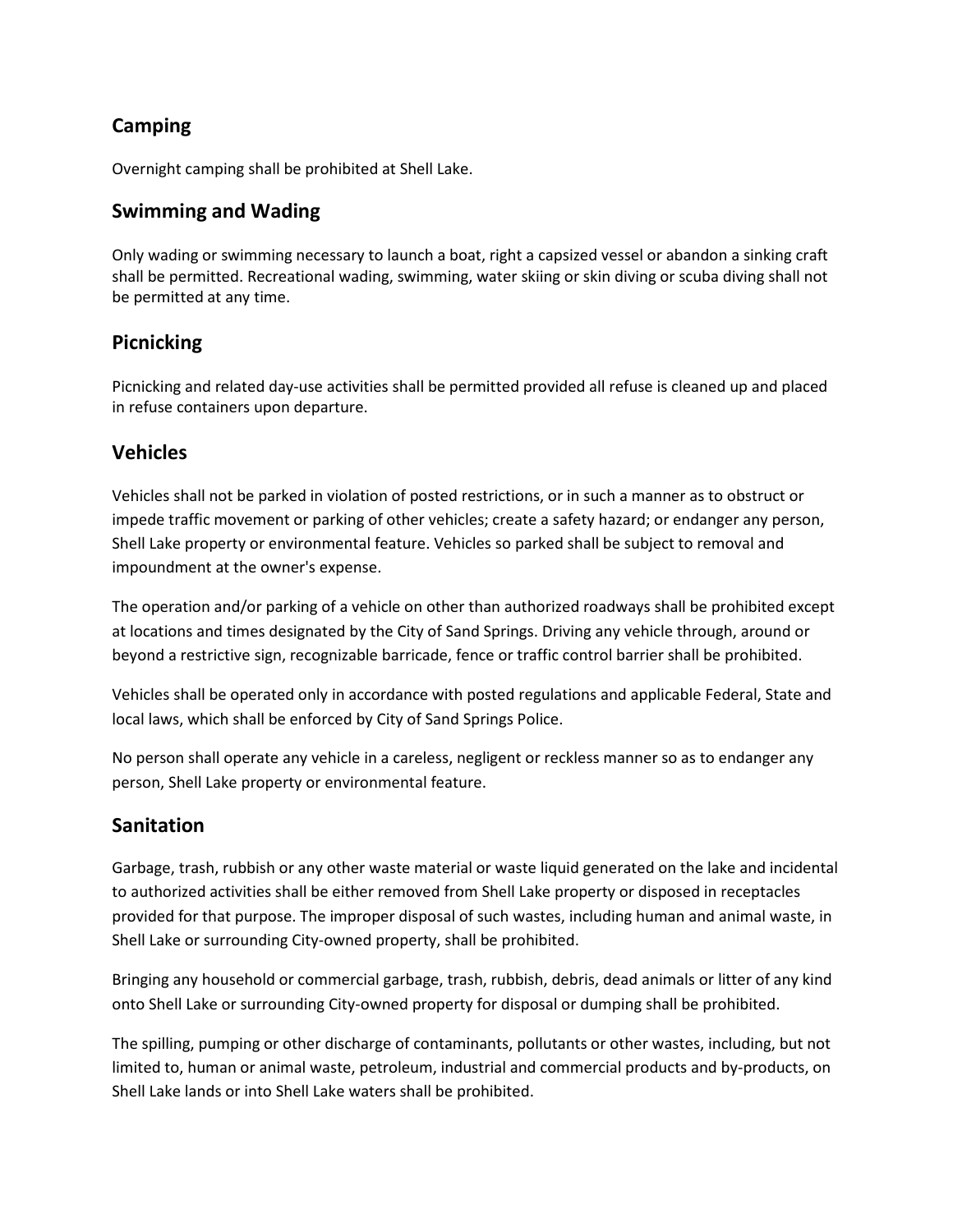The discharge or placing of sewage, galley waste, garbage, refuse, or pollutants into Shell Lake waters from any boat, watercraft or dock shall be prohibited.

## **Fires**

Fires shall be confined to grills, or other facilities designated for that purpose. Fires shall not be left unattended and shall be completely extinguished prior to departure. The burning of materials that produce toxic fumes, including, but not limited to, tires, plastic or treated wood products shall be prohibited.

# **Control or Animals**

No person shall bring or allow dogs, cats, or other pets into the boat ramp and recreation area unless penned, caged, on a leash under six (6) feet in length, or otherwise physically restrained. No person shall allow animals to impede or restrict otherwise full and free use of Shell Lake lands and waters by the public. Unclaimed or unattended animals shall be subject to immediate impoundment and removal in accordance with State and local laws.

# **Restrictions**

Any act or conduct by any person who interferes with, impedes or disrupts the use of Shell Lake or impairs the safety of another person shall be prohibited. Individuals who are boisterous, rowdy, disorderly or who otherwise disturb the peace on Shell Lake lands or waters may be requested to leave.

The operation or use of any audio device including, but not limited to, radios, televisions, or musical instruments and or other noise-producing motorized equipment, including vessels or vehicles, in such a manner as to unreasonably annoy or endanger persons at any time or exceed State or local laws governing noise levels shall be prohibited.

# **Public Property**

Destruction, injury, defacement removal or any alteration of public property including, but not limited to, developed facilities, natural formations, mineral deposits, historical and archaeological features, and vegetative growth, shall be prohibited.

Cutting or gathering of trees or parts of trees and/or the removal of wood from Shell Lake lands shall be prohibited.

# **Abandonment and Impoundment of Personal Property**

Personal property of any kind shall not be abandoned, stored or left unattended upon Shell Lake lands or waters. After a period of twenty-four (24) hours, or at any time after the closure of the boat ramp and recreation area, unattended personal property shall be presumed to be abandoned and may be impounded and stored at a storage point designated by the City Manager.